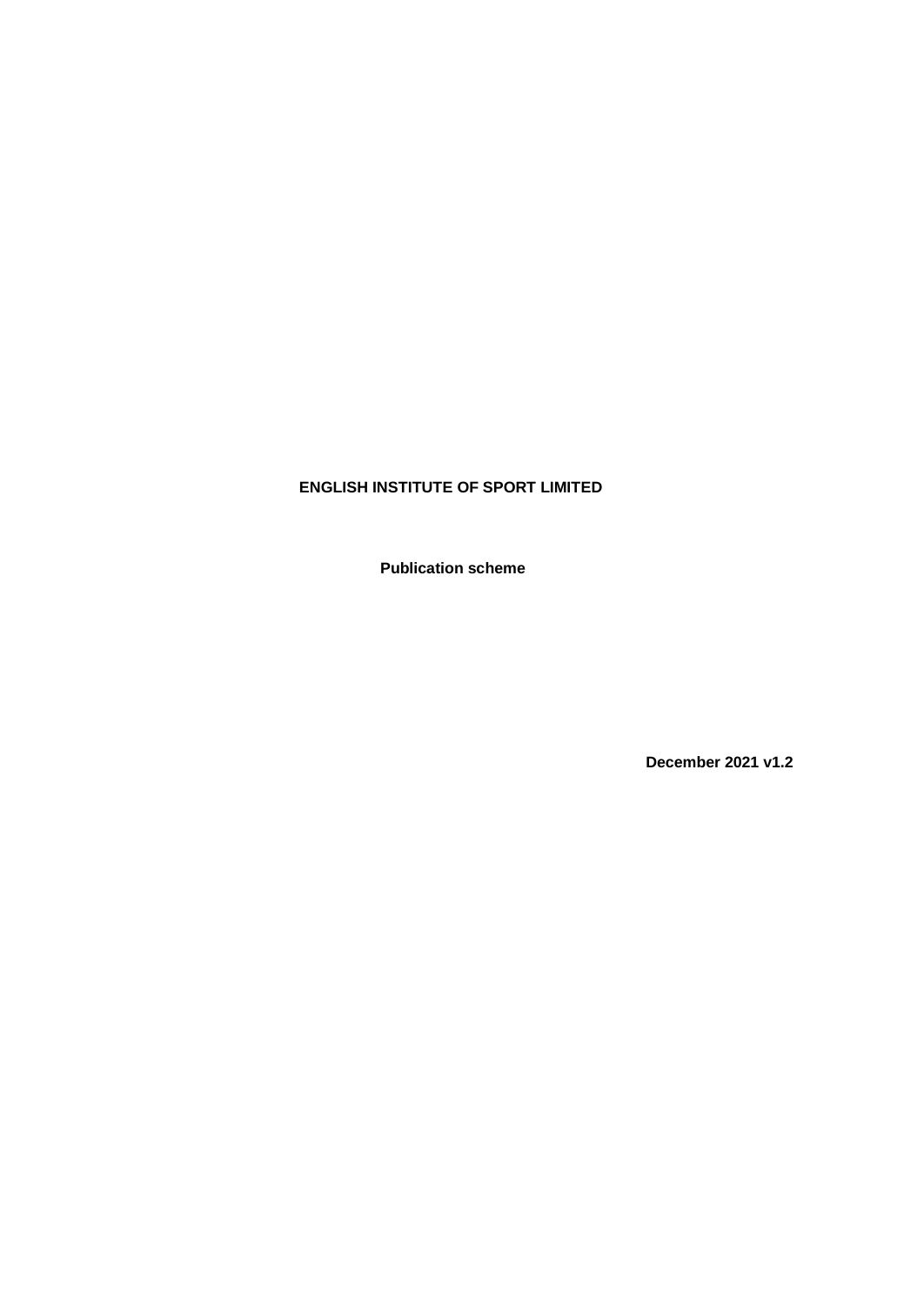The Freedom of Information Act 2000 requires all public authorities to have a Publication Scheme.

The Publication Scheme is a document that describes the types of information that the English Institute of Sport Limited ("EIS") routinely publish, where you can find the information and whether we charge for supplying it.

The EIS is committed to routinely publishing a significant amount of information and, where possible, providing quick and easy access to material without any need for a formal written request. We do this by publishing as much information as we can through our website, which is designed to function as the key source of our Publication Scheme.

This scheme lists the different types of information that we routinely make available. The scheme is divided into seven categories which describe the general headings under which information is published; each category is further divided into sub-categories for ease of access.

### **Charging for Information**

The EIS do not charge for information available on our website or for providing paper copies of documents requested through the Freedom of Information Act. However, please note if you request multiple copies of the same document, or different documents, a charge may be made.

#### **Freedom of Information Requests**

The Publication Scheme is not a list of all the documents that the EIS hold. If you are unable to find the information that you are looking for by following the links below or on our website, please contact us and we will do our best to help you find the information that you are looking for. Please contact:

In House Lawyer The English Institute of Sport Limited Manchester Institute of Health & Performance 299 Alan Turing Way Manchester M1 1BS [freedomofinformation@eis2win.co.uk](mailto:freedomofinformation@eis2win.co.uk)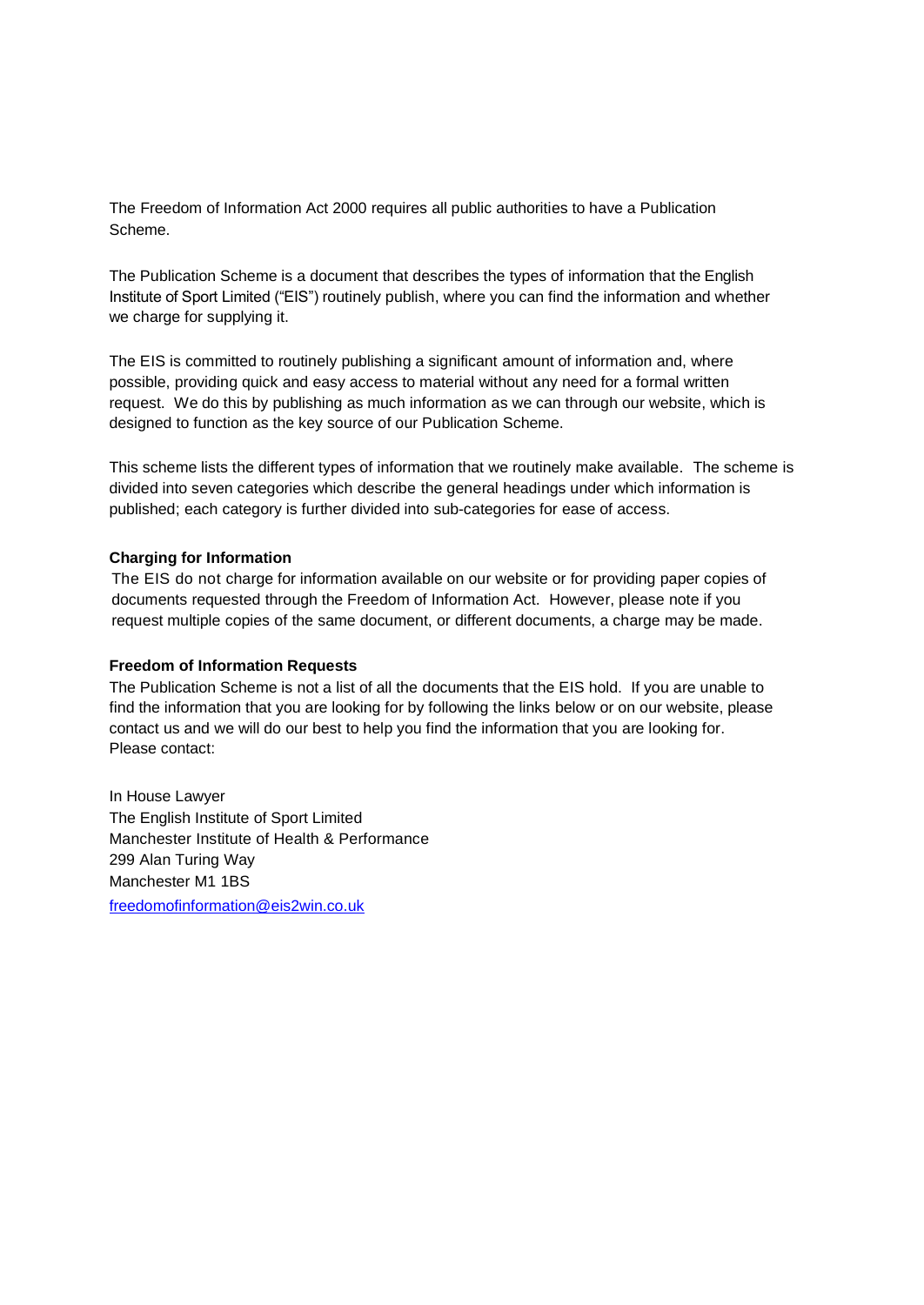# **WHO WE ARE AND WHAT WE DO**

Find out about our purpose: <https://www.eis2win.co.uk/who-we-are/purpose/>

Find out about how we are governed: <https://www.eis2win.co.uk/who-we-are/governance/>

View our documents relating to our constitution, our terms of reference for Board and committees, and our Board Minutes: <https://www.eis2win.co.uk/who-we-are/governance/governance-documents/>

Find out about our values: <https://www.eis2win.co.uk/who-we-are/values/>

Find out about our history: <https://www.eis2win.co.uk/who-we-are/history/>

Find out about our people: <https://www.eis2win.co.uk/who-we-are/people/>

Find out how to contact us: <https://www.eis2win.co.uk/who-we-are/contact-us/>

Find out about the sports we work with and the services we provide to them: <https://www.eis2win.co.uk/what-we-do/>

#### **WHAT WE SPEND AND HOW WE SPEND IT**

Find out about how we are funded: <https://www.eis2win.co.uk/who-we-are/funding/>

View our current and previous years (from 2017) Statutory Accounts: <https://www.eis2win.co.uk/who-we-are/governance/governance-documents/>

Find out about our funding partners: <https://www.eis2win.co.uk/who-we-are/funding/partners/>

Find out about our current commercial partners: <https://www.eis2win.co.uk/commercial-partners/>

View details of our publicly tendered contracts for services or goods:

<https://www.eis2win.co.uk/terms-and-conditions-of-procurement/>

#### **WHAT ARE OUR PRIORITIES AND HOW ARE WE DOING**

View our latest gender pay gap report: <https://eis2win.co.uk/who-we-are/governance/governance-documents/>

# **HOW WE MAKE DECISIONS**

Find out about our Governance and the terms of reference of our Board and Committees**:**